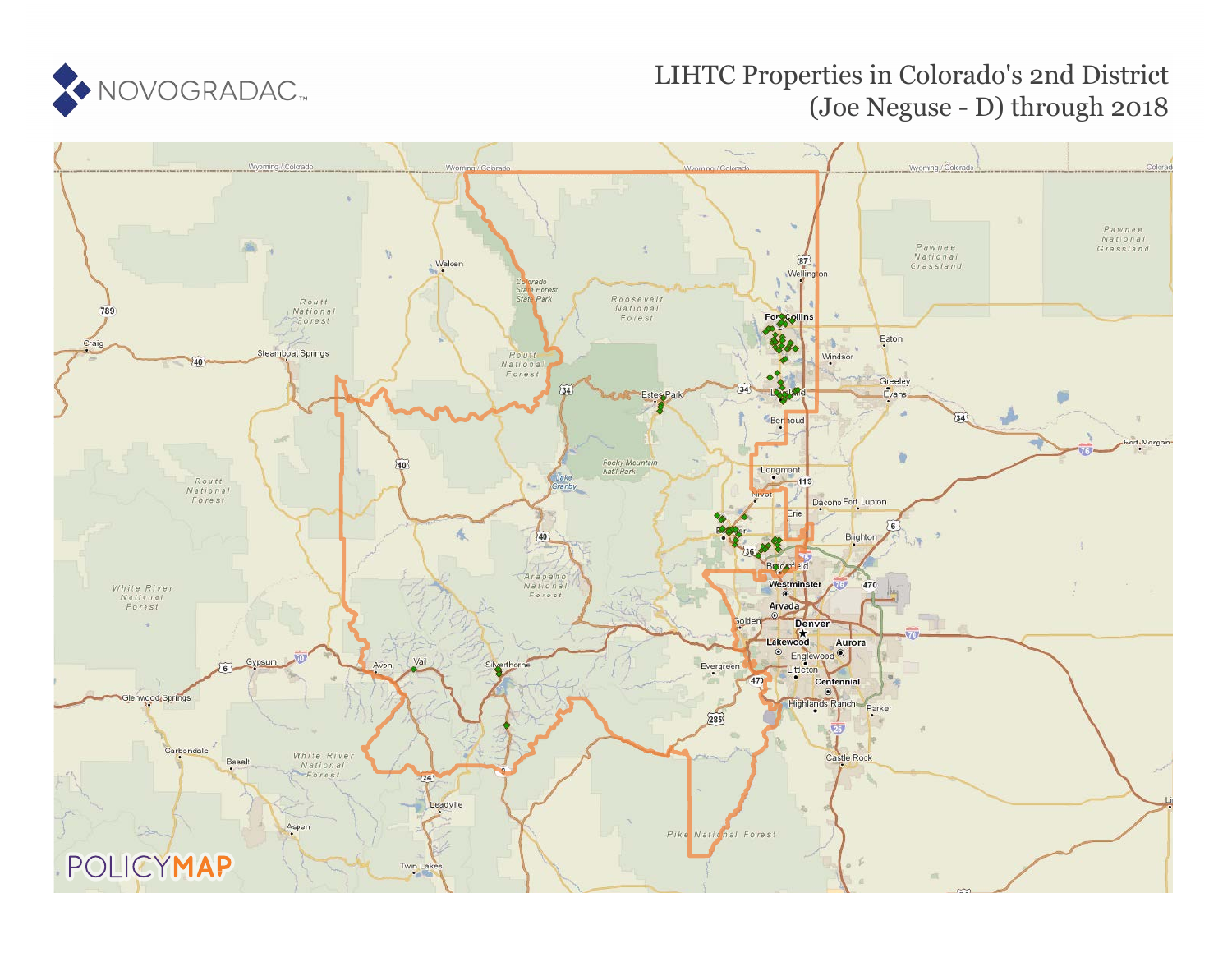| <b>Project Name</b>                         | <b>Address</b>                                 | <b>City</b>                                          | <b>State</b> | <b>Zip Code</b> | Nonprofit<br><b>Sponsor</b> | <b>Allocation</b><br>Year | Annual<br><b>Allocated</b><br>Amount | in Service | <b>Year Placed Construction</b><br><b>Type</b> | <b>Total</b><br><b>Units</b> | Low<br><b>Income</b><br><b>Units</b> | <b>Rent or</b><br><b>Income</b><br><b>Ceiling</b> | <b>Credit</b><br><b>Percentag Exempt</b><br>$\mathbf{e}$ | Tax-<br><b>Bond</b>    | <b>HUD Multi-</b><br>Family<br>Financing/Rent<br>al Assistance |
|---------------------------------------------|------------------------------------------------|------------------------------------------------------|--------------|-----------------|-----------------------------|---------------------------|--------------------------------------|------------|------------------------------------------------|------------------------------|--------------------------------------|---------------------------------------------------|----------------------------------------------------------|------------------------|----------------------------------------------------------------|
| <b>MEADOW RIDGE</b><br><b>APTS</b>          | $855\,\mathrm{W}$ DILLON $\,$ LOUISVILLE<br>RD |                                                      | $_{\rm CO}$  | 80027           | No                          | 1989                      | \$0                                  | 1990       | New Construction                               | 180                          | 180                                  |                                                   | 70%<br>present<br>value                                  | $\mathbf{N}\mathbf{o}$ |                                                                |
| <b>WILLOW GROVE</b><br>VILLAGE              | 1025<br>DR                                     | CUNNINGHAM FORT COLLINS                              | $_{\rm CO}$  | 80526           | No                          | 1991                      | \$0                                  | 1991       | New Construction                               | 72                           | 54                                   |                                                   | 70%<br>present<br>value                                  | No                     |                                                                |
| HICKORY HILL                                |                                                | $3425\atop \rm WINDMILL\,DR$ FORT COLLINS $\quad$ CO |              | 80526           | No                          | 1991                      | \$0                                  | 1992       | <b>New Construction</b>                        | 92                           | 91                                   |                                                   | 70 %<br>present<br>value                                 | No                     |                                                                |
| TRAIL RIDGE APTS                            | 1250<br><b>COMMUNITY ESTES PARK</b><br>DR      |                                                      | $_{\rm CO}$  | 80517           |                             | Insufficient<br>Data      | $\$0$                                | 1992       | Not Indicated                                  | 24                           | $\mathbf 0$                          |                                                   | Not<br>Indicated                                         |                        |                                                                |
| <b>WOODLANDS</b><br><b>BOULDER</b>          | 2663<br><b>MAPLETON</b><br>AVE                 | <b>BOULDER</b>                                       | $_{\rm CO}$  | 80304           |                             | Insufficient<br>Data      | \$0                                  | 1993       | Not Indicated                                  | 35                           | $\bf{0}$                             |                                                   | Not<br>Indicated                                         |                        |                                                                |
| <b>BLUE RIVER APTS</b>                      | 1291 ADAMS<br>AVE                              | SILVERTHORNE CO                                      |              |                 | $\mathbf{No}$               | 1992                      | \$0                                  | 1994       | <b>New Construction</b>                        | 78                           | 78                                   |                                                   | 70%<br>present<br>value                                  | No                     |                                                                |
| PARKSIDE FAMILY<br><b>HOUSING</b>           | 5007<br><b>VALMONT RD</b>                      | <b>BOULDER</b>                                       | $_{\rm CO}$  | 80301           | Yes                         | 1993                      | \$0                                  | 1994       | <b>New Construction</b>                        | 34                           | 30                                   |                                                   | 70%<br>present<br>value                                  | No                     |                                                                |
| <b>VILLA SIERRA</b><br>MADRE                |                                                | 1081 ADAMS ST SILVERTHORNE CO                        |              |                 | Yes                         | 1993                      | \$0                                  | 1994       | <b>New Construction</b>                        | 61                           | 61                                   |                                                   | 70%<br>present<br>value                                  | No                     |                                                                |
| <b>SINTON APTS</b>                          | 1853 26TH ST BOULDER                           |                                                      | $_{\rm CO}$  | 80302           | No                          | 1992                      | \$0                                  | 1994       | <b>New Construction</b>                        | 83                           | 17                                   |                                                   | 30 %<br>present<br>value                                 | Yes                    |                                                                |
| ROSE TREE VILLAGE<br><b>APTS</b>            | 1000 W<br>RD                                   | HORSETOOTH FORT COLLINS                              | $_{\rm CO}$  | 80526           | No                          | 1994                      | \$0                                  | 1995       | New Construction                               | 120                          | 120                                  |                                                   | 70%<br>present<br>value                                  | No                     |                                                                |
| <b>CARE HOUSING AT</b><br><b>SWALLOW RD</b> | 1303 W<br>SWALLOW RD                           | FORT COLLINS CO                                      |              | 80526           | Yes                         | 1995                      | \$0                                  | 1996       | <b>New Construction</b>                        | 40                           | 40                                   |                                                   | 70%<br>present<br>value                                  | No                     |                                                                |
| PEAKVIEW APTS                               | <b>601 MERLIN</b><br>DR                        | <b>LAFAYETTE</b>                                     | $_{\rm CO}$  | 80026           | No                          | 1996                      | \$0                                  | 1996       | <b>New Construction</b>                        | 160                          | 64                                   |                                                   | 30 %<br>present<br>value                                 | Yes                    |                                                                |
| <b>SOUTH ST VRAIN</b><br><b>APTS</b>        | 1631 AVALON<br><b>DR</b>                       | <b>ESTES PARK</b>                                    | $_{\rm CO}$  | 80517           | N <sub>o</sub>              | 1995                      | \$0                                  | 1996       | Acquisition and<br>Rehab                       | 12                           | 11                                   |                                                   | 30 %<br>present<br>value                                 | No.                    |                                                                |

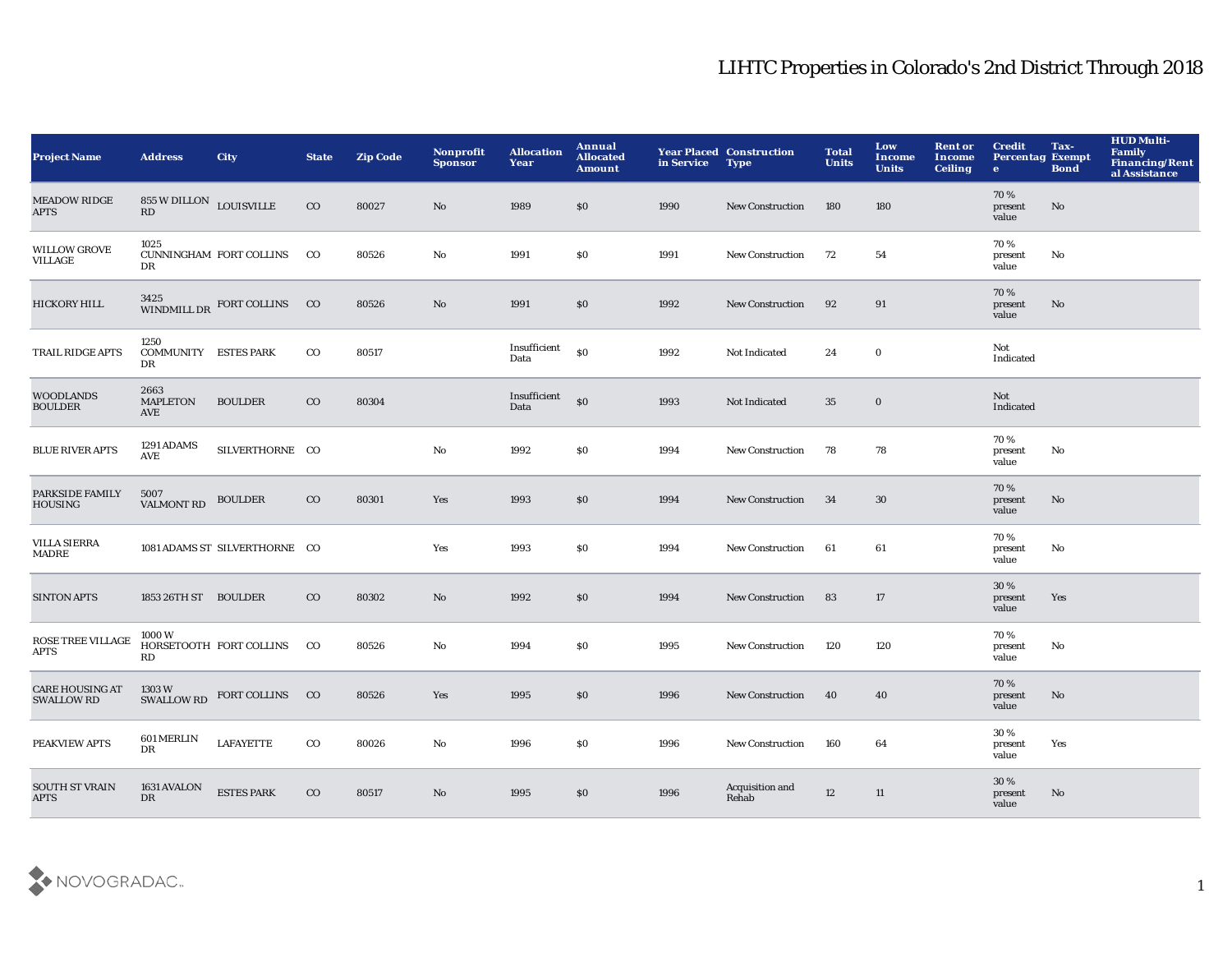| <b>Project Name</b>                                           | <b>Address</b>                        | <b>City</b>                         | <b>State</b>   | <b>Zip Code</b> | Nonprofit<br><b>Sponsor</b> | <b>Allocation</b><br>Year | Annual<br><b>Allocated</b><br><b>Amount</b> | in Service | <b>Year Placed Construction</b><br><b>Type</b> | <b>Total</b><br><b>Units</b> | Low<br><b>Income</b><br><b>Units</b> | <b>Rent or</b><br>Income<br><b>Ceiling</b> | <b>Credit</b><br><b>Percentag Exempt</b><br>$\bullet$ | Tax-<br><b>Bond</b> | <b>HUD Multi-</b><br><b>Family</b><br><b>Financing/Rent</b><br>al Assistance |
|---------------------------------------------------------------|---------------------------------------|-------------------------------------|----------------|-----------------|-----------------------------|---------------------------|---------------------------------------------|------------|------------------------------------------------|------------------------------|--------------------------------------|--------------------------------------------|-------------------------------------------------------|---------------------|------------------------------------------------------------------------------|
| <b>MEADOWS</b>                                                | 1056 LYNX AVE LOVELAND                |                                     | $_{\rm CO}$    | 80537           | Yes                         | 1994                      | \$0                                         | 1996       | <b>New Construction</b>                        | 60                           | 60                                   |                                            | 70%<br>present<br>value                               | No                  |                                                                              |
| LONE TREE VILLAGE 1310 MANFORD ESTES PARK<br><b>APTS</b>      | AVE                                   |                                     | $_{\rm CO}$    | 80517           | Yes                         | 1995                      | \$0                                         | 1997       | New Construction                               | 57                           | 57                                   |                                            | 70%<br>present<br>value                               | No                  |                                                                              |
| <b>LYDIA MORGAN</b><br><b>ELDERLY</b>                         | 1450 LINCOLN LOUISVILLE<br><b>AVE</b> |                                     | $_{\rm CO}$    | 80027           | Yes                         | 1997                      | \$0                                         | 1997       | <b>New Construction</b>                        | 30                           | 30                                   |                                            | 70%<br>present<br>value                               | No                  |                                                                              |
| PINEWOOD VILLAGE                                              | 601 AIRPORT<br>RD                     | BRECKENRIDGE CO                     |                |                 | $\mathbf{N}\mathbf{o}$      | 1997                      | \$0                                         | 1997       | <b>New Construction</b>                        | 74                           | 19                                   |                                            | 30 %<br>present<br>value                              | Yes                 |                                                                              |
| <b>WOODLANDS APTS</b>                                         | 1025<br>LN                            | WAKEROBIN FORT COLLINS              | $_{\rm CO}$    | 80526           | $\mathbf{No}$               | 1997                      | \$0                                         | 1997       | <b>New Construction</b>                        | 116                          | 115                                  |                                            | 30%<br>present<br>value                               | Yes                 |                                                                              |
| <b>VILLAGE SQUARE</b>                                         | <b>645 ALTER ST BROOMFIELD</b>        |                                     | $_{\rm CO}$    | 80020           |                             | Insufficient<br>Data      | $\boldsymbol{\mathsf{S}}$                   | 1997       | Not Indicated                                  | 108                          | $\bf{0}$                             |                                            | Not<br>Indicated                                      |                     |                                                                              |
| <b>CARE HOUSING AT</b><br><b>EAGLE TREE</b>                   | AVE                                   | $6675$ S LEMAY $\quad$ FORT COLLINS | $_{\rm CO}$    | 80525           | Yes                         | 1996                      | \$0                                         | 1998       | <b>New Construction</b>                        | 36                           | 36                                   |                                            | 70%<br>present<br>value                               | No                  |                                                                              |
| <b>CARE HOUSING AT</b><br><b>GREENBRIAR</b><br><b>VILLAGE</b> | 400 BUTCH<br><b>CASSIDY DR</b>        | FORT COLLINS                        | CO             | 80524           | Yes                         | 1993                      | \$0                                         | 1998       | <b>New Construction</b>                        | 40                           | 40                                   |                                            | 70%<br>present<br>value                               | No                  |                                                                              |
| <b>MADISON AVENUE</b><br><b>APTS</b>                          | 1208 E SIXTH<br>ST                    | <b>LOVELAND</b>                     | $_{\rm CO}$    | 80537           | No                          | 1998                      | \$0                                         | 1998       | Acquisition and<br>Rehab                       | 60                           | 59                                   |                                            | 30 %<br>present<br>value                              | Yes                 |                                                                              |
| <b>BUFFALO RUN</b>                                            | 1245 E<br><b>LINCOLN AVE</b>          | FORT COLLINS                        | CO             | 80524           | Yes                         | 1997                      | \$0                                         | 1999       | New Construction                               | 144                          | 86                                   |                                            | 70%<br>present<br>value                               | No                  |                                                                              |
| <b>BROOKSTONE I</b>                                           | 2325 E FIRST<br>ST                    | <b>LOVELAND</b>                     | $_{\rm CO}$    | 80537           | No                          | 1998                      | \$0                                         | 2000       | <b>New Construction</b>                        | 48                           | 47                                   |                                            | 70%<br>present<br>value                               | No                  |                                                                              |
| <b>BULL RUN APTS</b>                                          | 820<br>DR                             | MERGANSER FORT COLLINS              | $_{\rm CO}$    | 80524           | $\mathbf{N}\mathbf{o}$      | 2002                      | \$0                                         | 2000       | <b>New Construction</b>                        | 176                          | 175                                  |                                            | 30%<br>present<br>value                               | Yes                 |                                                                              |
| <b>COUNTRY RANCH</b>                                          | 2921<br>DR                            | TIMBERWOOD FORT COLLINS             | <sub>c</sub> o | 80528           | No                          | 2002                      | \$0                                         | 2000       | <b>New Construction</b>                        | 118                          | 117                                  |                                            | 30%<br>present<br>value                               | Yes                 |                                                                              |

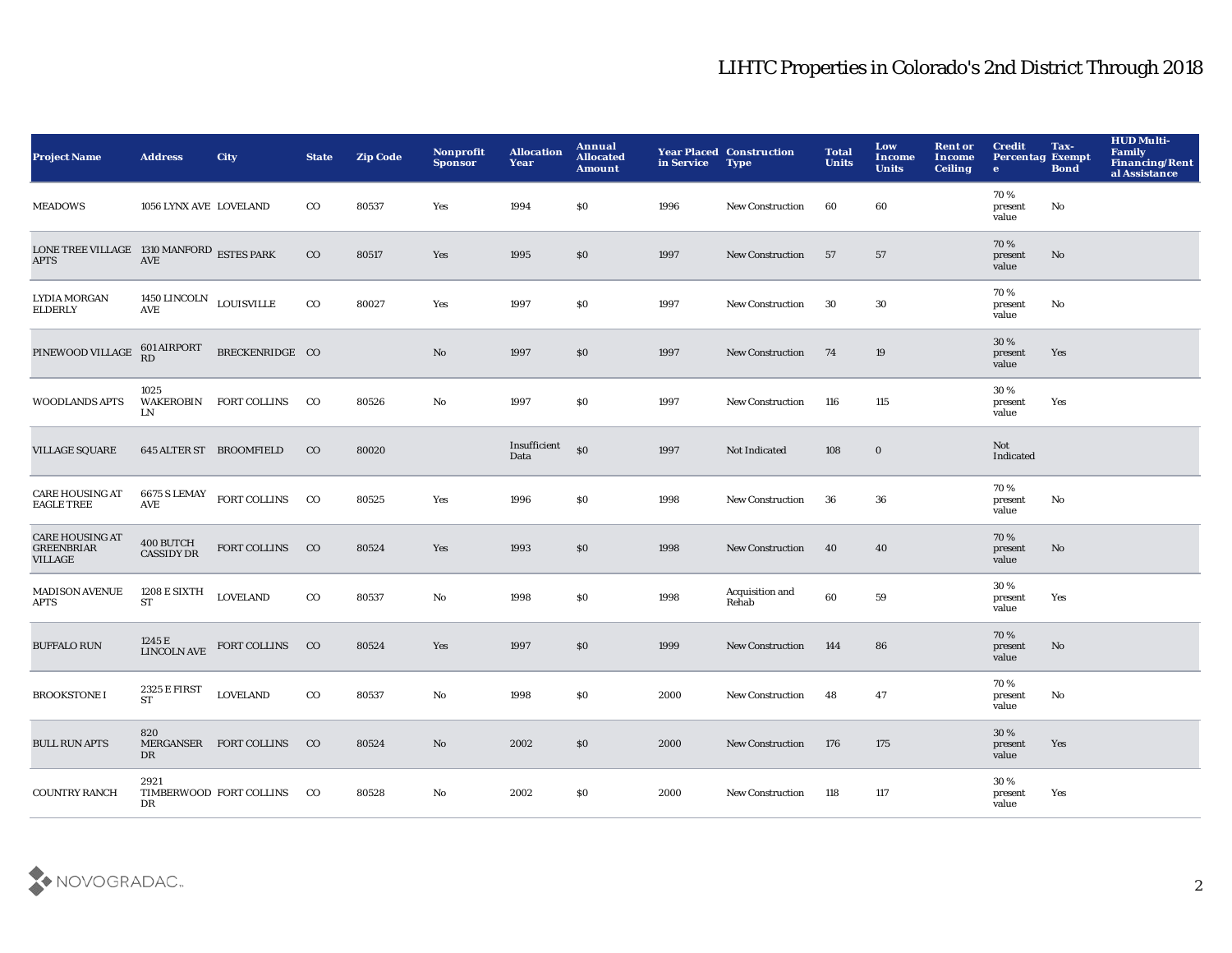| <b>Project Name</b>                        | <b>Address</b>                                   | <b>City</b>                                                                               | <b>State</b> | <b>Zip Code</b> | Nonprofit<br><b>Sponsor</b> | <b>Allocation</b><br>Year | Annual<br><b>Allocated</b><br>Amount | in Service | <b>Year Placed Construction</b><br><b>Type</b> | <b>Total</b><br><b>Units</b> | Low<br><b>Income</b><br><b>Units</b> | <b>Rent or</b><br><b>Income</b><br><b>Ceiling</b> | <b>Credit</b><br><b>Percentag Exempt</b><br>$\bullet$ | Tax-<br><b>Bond</b> | <b>HUD Multi-</b><br>Family<br><b>Financing/Rent</b><br>al Assistance |
|--------------------------------------------|--------------------------------------------------|-------------------------------------------------------------------------------------------|--------------|-----------------|-----------------------------|---------------------------|--------------------------------------|------------|------------------------------------------------|------------------------------|--------------------------------------|---------------------------------------------------|-------------------------------------------------------|---------------------|-----------------------------------------------------------------------|
| <b>REFLECTIONS</b><br><b>SENIOR APTS</b>   | 321 E<br><b>TROUTMAN</b><br><b>PKWY</b>          | <b>FORT COLLINS</b>                                                                       | CO           | 80525           | No                          | 1998                      | \$0                                  | 2000       | <b>New Construction</b>                        | 72                           | 71                                   |                                                   | 70%<br>present<br>value                               | No                  |                                                                       |
| <b>SUNNYSIDE PLACE</b>                     | 401 E ST                                         | <b>LOUISVILLE</b>                                                                         | $_{\rm CO}$  | 80027           | No                          | 1998                      | <b>SO</b>                            | 2000       | <b>New Construction</b>                        | - 17                         | 17                                   |                                                   | 70%<br>present<br>value                               | No                  |                                                                       |
| <b>FOOTHILLS</b><br><b>COMMUNITY</b>       | 747 CHERRY<br>AVE                                | <b>BOULDER</b>                                                                            | $_{\rm CO}$  | 80304           | No                          | 1999                      | \$0                                  | 2001       | <b>New Construction</b>                        | 74                           | 42                                   |                                                   | 70%<br>present<br>value                               | No                  |                                                                       |
| NORTHERN HOTEL                             | <b>AVE</b>                                       | 172 N COLLEGE $\,$ FORT COLLINS                                                           | CO           | 80524           | No                          | 1999                      | \$0                                  | 2001       | Acquisition and<br>Rehab                       | 47                           | 47                                   |                                                   | 70%<br>present<br>value                               | No                  |                                                                       |
| TOWN CENTRE<br><b>SENIOR APTS</b>          | 999 E FIRST<br>AVE                               | <b>BROOMFIELD</b>                                                                         | $_{\rm CO}$  | 80020           | No                          | 2001                      | \$0                                  | 2001       | <b>New Construction</b>                        | 88                           | 88                                   |                                                   | 30 %<br>present<br>value                              | Yes                 |                                                                       |
| <b>WINDTRAIL PARK</b><br><b>APTS</b>       |                                                  | $1000 \, \text{ROLLAND} \quad \text{FORT COLLINS} \qquad \text{CO} \quad \text{MOORE DR}$ |              | 80526           | No                          | 1999                      | \$0                                  | 2001       | <b>New Construction</b>                        | 50                           | 50                                   |                                                   | 70%<br>present<br>value                               | No                  |                                                                       |
| <b>WOODBRIDGE</b><br><b>SENIOR</b>         |                                                  | ELIZABETH ST FORT COLLINS CO                                                              |              |                 | No                          | 1999                      | \$0                                  | 2001       | <b>New Construction</b>                        | 50                           | 49                                   |                                                   | 70%<br>present<br>value                               | No                  |                                                                       |
| FOX MEADOW APTS                            | 3620 S<br>RD                                     | TIMBERLINE FORT COLLINS                                                                   | $_{\rm CO}$  | 80525           |                             | Insufficient<br>Data      | \$0                                  | 2001       | Not Indicated                                  | 138                          | $\bf{0}$                             |                                                   | Not<br>Indicated                                      |                     |                                                                       |
| <b>BROOKSTONE PHASE 2575 E FIRST</b><br>II | <b>ST</b>                                        | <b>LOVELAND</b>                                                                           | $_{\rm CO}$  | 80537           | No                          | 2001                      | \$0                                  | 2002       | <b>New Construction</b>                        | 24                           | 24                                   |                                                   | 70%<br>present<br>value                               | No                  |                                                                       |
| <b>FAIRBROOKE</b><br>HEIGHTS               | 1827<br>DR                                       | SOMERVILLE FORT COLLINS                                                                   | $_{\rm CO}$  | 80526           | No                          | 2001                      | \$0                                  | 2002       | <b>New Construction</b>                        | 36                           | 35                                   |                                                   | 70%<br>present<br>value                               | No                  |                                                                       |
| <b>RESERVE AT</b><br><b>CENTERRA</b>       | 4264<br>MCWHINNEY LOVELAND<br><b>BLVD</b>        |                                                                                           | $_{\rm CO}$  | 80538           | No                          | 2000                      | \$0                                  | 2002       | <b>New Construction</b>                        | 152                          | 151                                  |                                                   | 30 %<br>present<br>value                              | Yes                 |                                                                       |
| <b>ROCK CREST</b>                          | $4905 \:\mathrm{LUCERNE}$ LOVELAND<br><b>AVE</b> |                                                                                           | $_{\rm CO}$  | 80538           | No                          | 2001                      | \$0                                  | 2002       | <b>New Construction</b>                        | 56                           | 55                                   |                                                   | 70%<br>present<br>value                               | No                  |                                                                       |
| <b>RESIDENCE AT</b><br><b>OAKRIDGE</b>     | 4750                                             | WHEATON DR FORT COLLINS CO                                                                |              | 80525           | No                          | 2002                      | \$0                                  | 2002       | <b>New Construction</b>                        | 44                           | 22                                   |                                                   | 30 %<br>present<br>value                              | Yes                 |                                                                       |

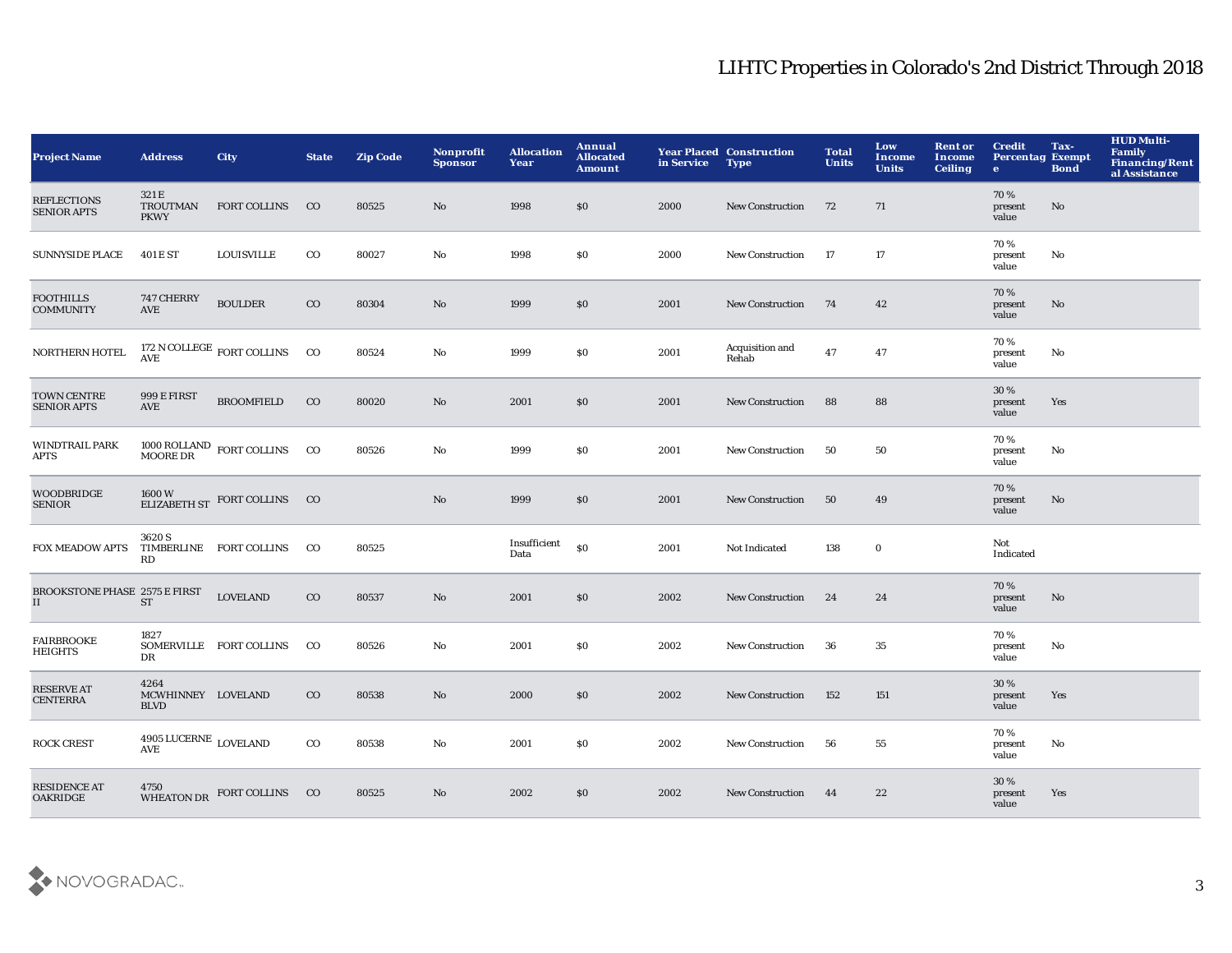| <b>Project Name</b>                                    | <b>Address</b>                               | <b>City</b>              | <b>State</b> | <b>Zip Code</b> | Nonprofit<br><b>Sponsor</b> | <b>Allocation</b><br>Year | <b>Annual</b><br><b>Allocated</b><br><b>Amount</b> | in Service | <b>Year Placed Construction</b><br><b>Type</b> | <b>Total</b><br><b>Units</b> | Low<br><b>Income</b><br><b>Units</b> | <b>Rent or</b><br><b>Income</b><br><b>Ceiling</b> | <b>Credit</b><br><b>Percentag Exempt</b><br>$\bullet$ | Tax-<br><b>Bond</b> | <b>HUD Multi-</b><br><b>Family</b><br>Financing/Rent<br>al Assistance |
|--------------------------------------------------------|----------------------------------------------|--------------------------|--------------|-----------------|-----------------------------|---------------------------|----------------------------------------------------|------------|------------------------------------------------|------------------------------|--------------------------------------|---------------------------------------------------|-------------------------------------------------------|---------------------|-----------------------------------------------------------------------|
| <b>HELIOS STATION</b><br>APTS AHPC                     | 550 N 111TH ST LAFAYETTE                     |                          | $_{\rm CO}$  | 80026           | No                          | 2004                      | \$0                                                | 2003       | Acquisition and<br>Rehab                       | 30                           | 29                                   |                                                   | 30 %<br>present<br>value                              | Yes                 |                                                                       |
| <b>TALON'S POINTE</b>                                  | 1715 $\rm{REDTAIL} \quad$ ESTES PARK HAWK DR |                          | $_{\rm CO}$  | 80517           | No                          | 2002                      | \$0                                                | 2003       | New Construction                               | 44                           | 44                                   |                                                   | 70 %<br>present<br>value                              | No                  |                                                                       |
| WATERFORD PLACE                                        | 855 14TH ST SE LOVELAND                      |                          | $_{\rm CO}$  |                 |                             | Insufficient<br>Data      | \$0                                                | 2003       | Not Indicated                                  | 128                          | $\mathbf 0$                          |                                                   | Not<br>Indicated                                      |                     |                                                                       |
| <b>MIDDLE CREEK</b><br><b>VILLAGE</b>                  | 145 N<br><b>FRONTAGE RD VAIL</b><br>W        |                          | $_{\rm CO}$  | 81657           | No                          | 2006                      | \$0                                                | 2004       | <b>New Construction</b>                        | 142                          | 97                                   |                                                   | 30 %<br>present<br>value                              | Yes                 |                                                                       |
| <b>BROOMFIELD</b><br><b>GREENS</b>                     | 12451<br><b>SHERIDAN</b><br><b>BLVD</b>      | <b>BROOMFIELD</b>        | $_{\rm CO}$  | 80020           | No                          | 2005                      | \$0                                                | 2005       | <b>New Construction</b>                        | 50                           | 50                                   |                                                   | 70%<br>present<br>value                               | No                  |                                                                       |
| <b>HOLIDAY</b><br>NEIGHBORHOOD                         | 4600<br><b>BROADWAY ST BOULDER</b>           |                          | $_{\rm CO}$  | 80304           | No                          | 2004                      | \$0                                                | 2005       | <b>New Construction</b>                        | 49                           | 49                                   |                                                   | 70%<br>present<br>value                               | No                  |                                                                       |
| UPTOWN BROADWAY 4565 14TH ST BOULDER                   |                                              |                          | $_{\rm CO}$  | 80304           | No                          | 2005                      | \$0                                                | 2005       | <b>New Construction</b>                        | 32                           | 32                                   |                                                   | 70%<br>present<br>value                               | No                  |                                                                       |
| <b>VISTOSO APTS</b>                                    | 4500<br>BASELINE RD                          | <b>BOULDER</b>           | $_{\rm CO}$  | 80303           | No                          | 2005                      | \$0                                                | 2005       | <b>New Construction</b>                        | 15                           | 15                                   |                                                   | 70%<br>present<br>value                               | No                  |                                                                       |
| <b>OAKBROOK MANOR</b><br>APTS I                        | 3200                                         | STANFORD RD FORT COLLINS | $_{\rm CO}$  | 80525           | No                          | 2008                      | \$276,211                                          | 2006       | Acquisition and<br>Rehab                       | 107                          | 106                                  | 60% AMGI                                          | 30%<br>present<br>value                               | Yes                 |                                                                       |
| <b>EAGLE PLACE</b>                                     | 1310<br>$\,$ CIMARRON DR $\,$ LAFAYETTE      |                          | $_{\rm CO}$  | 80026           | No                          | 2006                      | \$616,630                                          | 2007       | New Construction                               | 60                           | 60                                   | 60% AMGI                                          | 70%<br>present<br>value                               | No                  |                                                                       |
| <b>FAIRWAYS APTS</b>                                   | 5600<br>ARAPAHOE<br>AVE                      | <b>BOULDER</b>           | $_{\rm CO}$  | 80303           | No                          | 2008                      | \$269,552                                          | 2007       | Acquisition and<br>Rehab                       | 70                           | 70                                   | 60% AMGI                                          | 30%<br>present<br>value                               | Yes                 |                                                                       |
| MIRASOL SENIOR<br><b>APTS</b>                          | 1145 FINCH PL LOVELAND                       |                          | $_{\rm CO}$  | 80537           | No                          | 2006                      | \$476,589                                          | 2007       | <b>New Construction</b>                        | 49                           | 48                                   | 60% AMGI                                          | 70%<br>present<br>value                               | No                  |                                                                       |
| <b>SAN JUAN DEL</b><br><b>CENTRO APTS</b><br>(BOULDER) | 3100 34TH ST BOULDER                         |                          | $_{\rm CO}$  | 80301           | No                          | 2008                      | \$642,326                                          | 2007       | Acquisition and<br>Rehab                       | 150                          | 149                                  | 60% AMGI                                          | 30%<br>present<br>value                               | Yes                 |                                                                       |

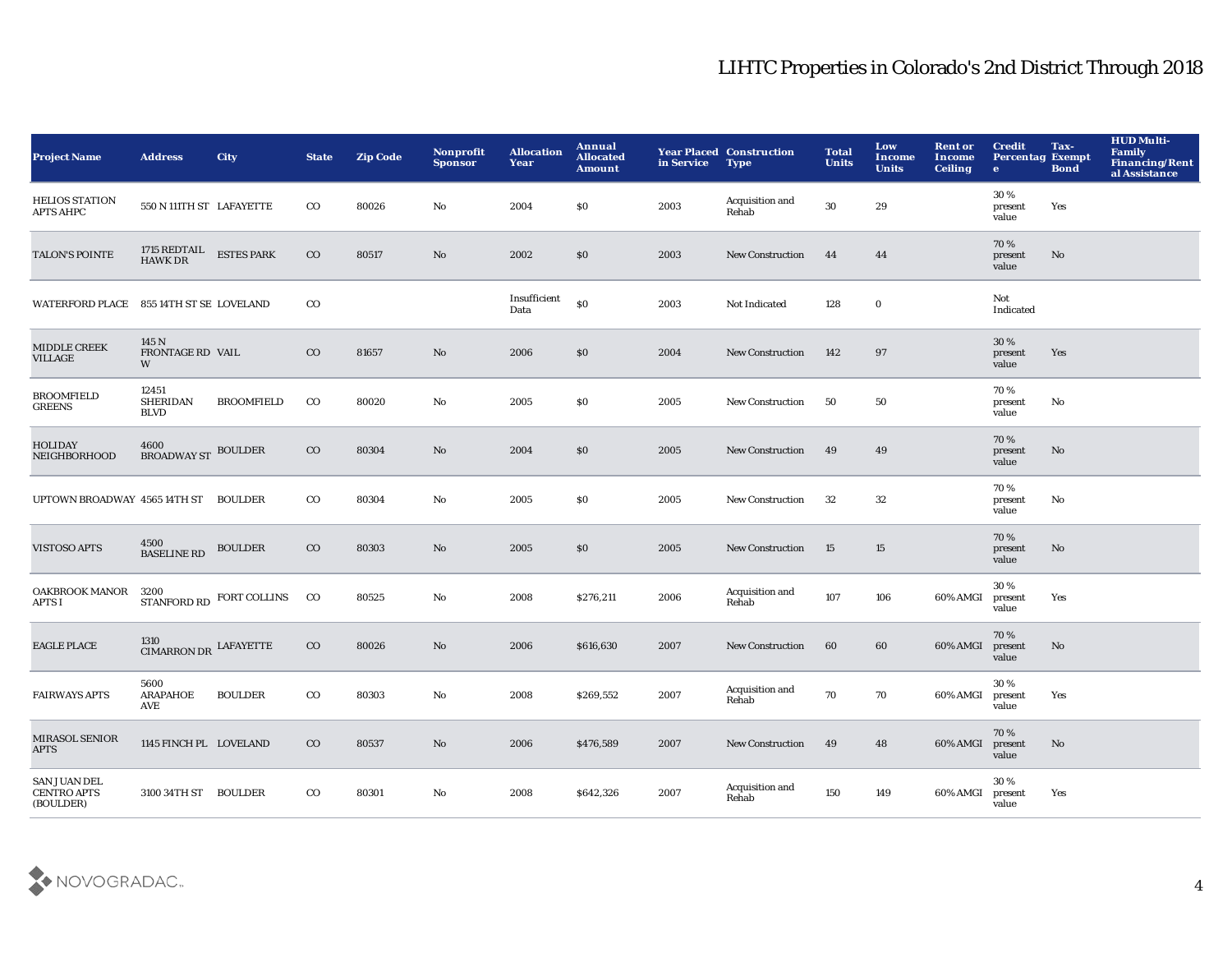| <b>Project Name</b>                                                | <b>Address</b>                       | <b>City</b>                     | <b>State</b> | <b>Zip Code</b> | <b>Nonprofit</b><br><b>Sponsor</b> | <b>Allocation</b><br>Year | Annual<br><b>Allocated</b><br><b>Amount</b> | in Service | <b>Year Placed Construction</b><br><b>Type</b> | <b>Total</b><br><b>Units</b> | Low<br><b>Income</b><br><b>Units</b> | <b>Rent or</b><br><b>Income</b><br><b>Ceiling</b> | <b>Credit</b><br><b>Percentag Exempt</b><br>$\bullet$ | Tax-<br><b>Bond</b> | <b>HUD Multi-</b><br><b>Family</b><br><b>Financing/Rent</b><br>al Assistance |
|--------------------------------------------------------------------|--------------------------------------|---------------------------------|--------------|-----------------|------------------------------------|---------------------------|---------------------------------------------|------------|------------------------------------------------|------------------------------|--------------------------------------|---------------------------------------------------|-------------------------------------------------------|---------------------|------------------------------------------------------------------------------|
| <b>VILLAGE ON</b><br><b>ELIZABETH</b>                              | 2209W                                | ELIZABETH ST FORT COLLINS       | $_{\rm CO}$  | 80521           | No                                 | 2007                      | \$258,547                                   | 2007       | Acquisition and<br>Rehab                       | 48                           | 48                                   | 60% AMGI                                          | <b>Both 30%</b><br>and 70%<br>present<br>value        | No                  |                                                                              |
| <b>BROADWAY EAST</b><br><b>COMMUNITY</b>                           | 3110<br>BROADWAY ST BOULDER          |                                 | $_{\rm CO}$  | 80304           | Yes                                | 2009                      | \$235,550                                   | 2008       | Acquisition and<br>Rehab                       | 44                           | 44                                   | 60% AMGI                                          | 30%<br>present<br>value                               | Yes                 |                                                                              |
| <b>CARIBOU APTS</b>                                                |                                      | 4123 VERBENA FORT COLLINS CO    |              | 80525           | $\mathbf{No}$                      | 2008                      | \$1,100,000                                 | 2008       | <b>New Construction</b>                        | 97                           | 97                                   |                                                   | 70%<br>present<br>value                               | No.                 |                                                                              |
| <b>VILLAGE ON</b><br><b>STANFORD</b>                               | 2613                                 | STANFORD RD FORT COLLINS        | $_{\rm CO}$  | 80525           | No                                 | 2009                      | \$579,646                                   | 2009       | Acquisition and<br>Rehab                       | 82                           | 82                                   | 60% AMGI                                          | 70%<br>present<br>value                               | No                  |                                                                              |
| <b>BROADWAY WEST</b><br><b>COMMUNITY</b>                           | 3120<br><b>BROADWAY ST BOULDER</b>   |                                 | $_{\rm CO}$  | 80304           | Yes                                | 2008                      | \$392,829                                   | 2010       | <b>New Construction</b>                        | 26                           | 26                                   | 50% AMGI                                          | 70%<br>present<br>value                               | No                  |                                                                              |
| ORCHARD PLACE<br><b>APTS</b>                                       | 217 ELDER DR LOVELAND                |                                 | $_{\rm CO}$  | 80538           | Yes                                | 2009                      | \$0                                         | 2010       | Acquisition and<br>Rehab                       | 50                           | 50                                   | 60% AMGI                                          | 70%<br>present<br>value                               | No                  |                                                                              |
| <b>PROVINCETOWNE</b><br><b>GREEN</b><br><b>COMMUNITIES</b>         | RIDGE DR                             | $6909$ AUTUMN $\,$ FORT COLLINS | $_{\rm CO}$  | 80525           | Yes                                | 2010                      | \$1,228,983                                 | 2011       | <b>New Construction</b>                        | 85                           | 84                                   | 60% AMGI                                          | 70%<br>present<br>value                               | No.                 |                                                                              |
| <b>RED OAK PARK</b>                                                | 2637<br><b>VALMONT RD</b>            | <b>BOULDER</b>                  | $_{\rm CO}$  | 80304           | No                                 | 2010                      | \$1,215,793                                 | 2011       | <b>New Construction</b>                        | 59                           | 59                                   | 50% AMGI                                          | 70%<br>present<br>value                               | No                  |                                                                              |
| <b>JOSEPHINE</b><br><b>COMMONS</b>                                 | 455 N<br>BURLINGTON LAFAYETTE<br>AVE |                                 | $_{\rm CO}$  | 80026           | No                                 | 2011                      | \$0                                         | 2012       | <b>New Construction</b>                        | 74                           | 74                                   | 60% AMGI                                          | 70%<br>present<br>value                               | No                  | No                                                                           |
| WESTVIEW COMMUNI <sup>4600</sup> BROADWAY ST BOULDER               |                                      |                                 | $_{\rm CO}$  | 80304           |                                    | Insufficient<br>Data      | <sub>so</sub>                               | 2012       | Not Indicated                                  | 34                           |                                      |                                                   | Not<br>Indicated                                      |                     |                                                                              |
| CARIBOU APTS PHASE $_{\rm WAY}^{4110 \rm \, VERBENA}$ FORT COLLINS |                                      |                                 | $_{\rm CO}$  | 80525           | $\mathbf{No}$                      | 2012                      | \$1,232,851                                 | 2013       | <b>New Construction</b>                        | 96                           | 96                                   |                                                   | 70%<br>present<br>value                               | No                  | No                                                                           |
| MIRASOL SENIOR HOU1107 FINCH ST LOVELAND                           |                                      |                                 | $_{\rm CO}$  | 80537           | No                                 | 2012                      | \$1,172,799                                 | 2013       | <b>New Construction</b>                        | 60                           | 60                                   |                                                   | 70%<br>present<br>value                               | No                  | No                                                                           |
| ASPINWALL AT JOSEPICLEVELAND                                       | 745W<br>CIR                          | <b>LAFAYETTE</b>                | $_{\rm CO}$  | 80026           | $\mathbf{No}$                      | Insufficient<br>Data      | \$1,123,855                                 | 2014       | Acquisition and<br>Rehab                       | 167                          | 167                                  | 60% AMGI                                          | 30 %<br>present<br>value                              | Yes                 | No                                                                           |

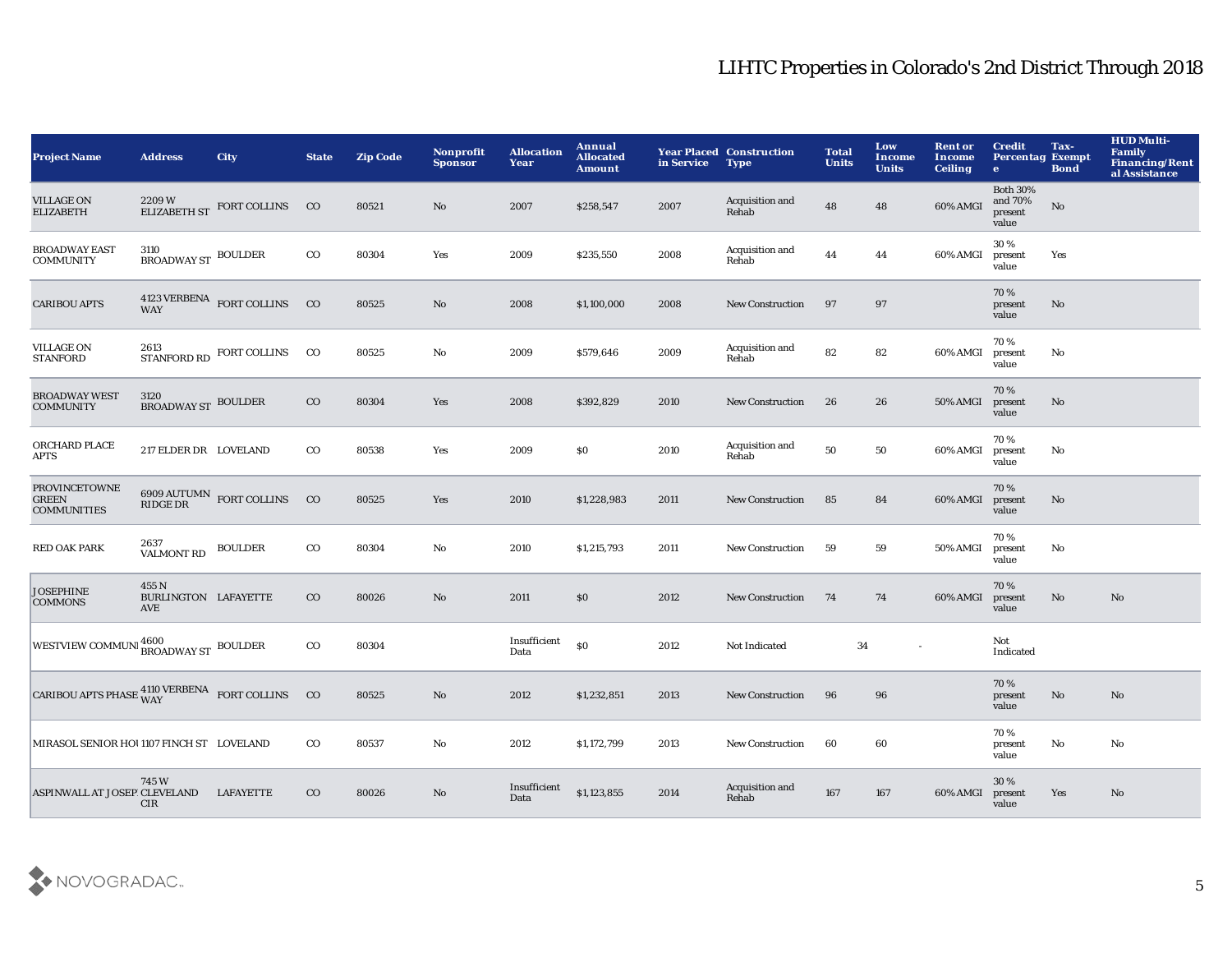| <b>Project Name</b>                                                             | <b>Address</b>                            | <b>City</b>                | <b>State</b> | <b>Zip Code</b> | Nonprofit<br><b>Sponsor</b> | <b>Allocation</b><br>Year | Annual<br><b>Allocated</b><br><b>Amount</b> | in Service | <b>Year Placed Construction</b><br><b>Type</b> | <b>Total</b><br><b>Units</b> | Low<br>Income<br><b>Units</b> | <b>Rent or</b><br><b>Income</b><br><b>Ceiling</b> | <b>Credit</b><br><b>Percentag Exempt</b><br>$\mathbf{e}$ | Tax-<br><b>Bond</b> | <b>HUD Multi-</b><br><b>Family</b><br><b>Financing/Rent</b><br>al Assistance |
|---------------------------------------------------------------------------------|-------------------------------------------|----------------------------|--------------|-----------------|-----------------------------|---------------------------|---------------------------------------------|------------|------------------------------------------------|------------------------------|-------------------------------|---------------------------------------------------|----------------------------------------------------------|---------------------|------------------------------------------------------------------------------|
| <b>HIGH MAR</b>                                                                 | 4990<br><b>MOORHEAD</b><br>AVE            | <b>BOULDER</b>             | $_{\rm CO}$  | 80305           | No                          | 2014                      | \$486,644                                   | 2014       | <b>New Construction</b>                        | 59                           | 59                            |                                                   | 30%<br>present<br>value                                  | Yes                 | No                                                                           |
| <b>LEDGES ON 29TH</b>                                                           | 2810 29TH ST BOULDER                      |                            | $_{\rm CO}$  | 80301           | No                          | 2015                      | \$357,495                                   | 2014       | Acquisition and<br>Rehab                       | 61                           | 61                            |                                                   | 30 %<br>present<br>value                                 | Yes                 | No                                                                           |
| <b>LEE HILL</b>                                                                 | 1175 LEE HILL<br>DR                       | <b>BOULDER</b>             | $_{\rm CO}$  | 80302           | No                          | 2013                      | \$430,084                                   | 2014       | <b>New Construction</b>                        | 31                           | 31                            |                                                   | 70%<br>present<br>value                                  | No                  | No                                                                           |
| <b>LEGACY SENIOR</b><br><b>RESIDENCES</b>                                       |                                           | 413 LINDEN ST FORT COLLINS | $_{\rm CO}$  | 80524           | No                          | 2012                      | \$1,190,911                                 | 2014       | <b>New Construction</b>                        | 72                           | 72                            |                                                   | 70%<br>present<br>value                                  | No                  | No                                                                           |
| <b>VILLA SIERRA</b><br><b>MADRE II</b>                                          | 1201 ADAMS<br>AVE                         | SILVERTHORNE CO            |              |                 | $\mathbf{No}$               | 2013                      | \$1,174,762                                 | 2014       | <b>New Construction</b>                        | 64                           | 64                            |                                                   | 70%<br>present<br>value                                  | No                  | No                                                                           |
| <b>ARTSPACE</b><br><b>LOVELAND LOFTS</b>                                        | <b>140 WEST</b><br>THIRD<br><b>STREET</b> | <b>LOVELAND</b>            | $_{\rm CO}$  | 80537           | No                          | 2014                      | \$559,944                                   | 2015       | <b>New Construction</b>                        | 30                           | 30                            |                                                   | 70%<br>present<br>value                                  | $\mathbf{No}$       | No                                                                           |
| <b>LUMINE ON 28TH</b>                                                           | 2675, 2701,<br>2785, 2805<br>28TH STREET  | <b>BOULDER</b>             | $_{\rm CO}$  | 80301           | No                          | Insufficient<br>Data      | \$336,679                                   | 2015       | <b>New Construction</b>                        | 69                           | 69                            |                                                   | 30%<br>present<br>value                                  | Yes                 | No                                                                           |
| <b>REDTAIL PONDS</b><br><b>PERMANENT</b><br><b>SUPPORTIVE</b><br><b>HOUSING</b> | 5080 FOSSIL<br><b>BLVD</b>                | <b>FORT COLLINS</b>        | $_{\rm CO}$  | 80525           | No                          | 2014                      | \$800,445                                   | 2015       | <b>New Construction</b>                        | 60                           | 60                            |                                                   | 70%<br>present<br>value                                  | No                  | No                                                                           |
| <b>VILLAGE ON PLUM</b>                                                          | <b>2021 WEST</b><br><b>PLUM</b>           | <b>FORT COLLINS</b>        | $_{\rm CO}$  | 80521           | No                          | Insufficient<br>Data      | \$0                                         | 2015       | Acquisition and<br>Rehab                       | 95                           | 98                            |                                                   | 30%<br>present<br>value                                  | Yes                 | No                                                                           |
| <b>ASHLEY ESTATES</b>                                                           | 657 W. 64TH<br><b>STREET</b>              | <b>LOVELAND</b>            | $_{\rm CO}$  | 80538           | No                          | 2014                      | \$1,310,320                                 | 2016       | <b>New Construction</b>                        | 224                          | 224                           | 60% AMGI                                          | 30 %<br>present<br>value                                 | Yes                 | No                                                                           |
| EDGE                                                                            | <b>3875 EAST</b><br><b>15TH STREET</b>    | <b>LOVELAND</b>            | $_{\rm CO}$  | 80538           | No                          | 2015                      | \$478,825                                   | 2016       | <b>New Construction</b>                        | 70                           | 68                            | 60% AMGI                                          | Not<br>Indicated                                         | Yes                 | No                                                                           |
| <b>FALCON RIDGE</b>                                                             | 1629 SOARING<br>CIRCLE                    | <b>ESTES PARK</b>          | $_{\rm CO}$  | 80517           | Yes                         | 2015                      | \$947,694                                   | 2016       | Acquisition and<br>Rehab                       | 48                           | 48                            | 60% AMGI                                          | 70%<br>present<br>value                                  | No                  | No                                                                           |
| <b>MARYEL MANOR</b>                                                             | 12555<br><b>SHERIDAN</b>                  | <b>BROOMFIELD</b>          | $_{\rm CO}$  | 80020           | No                          | 2016                      | \$274,884                                   | 2016       | Not Indicated                                  | 50                           | 50                            | 60% AMGI                                          | 30%<br>present<br>value                                  | Yes                 | Yes                                                                          |

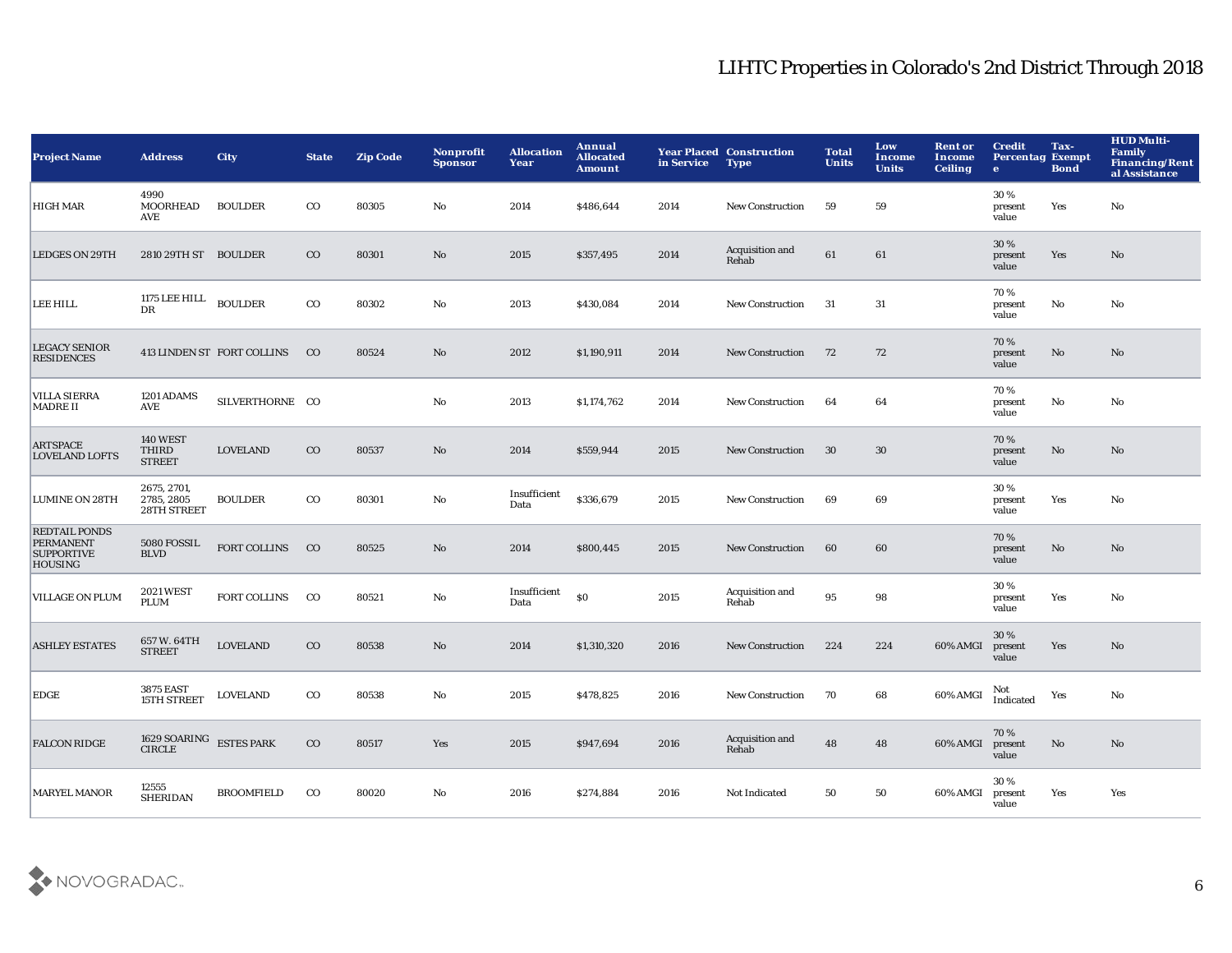| <b>Project Name</b>                         | <b>Address</b>                                       | <b>City</b>         | <b>State</b> | <b>Zip Code</b> | Nonprofit<br><b>Sponsor</b> | <b>Allocation</b><br>Year | Annual<br><b>Allocated</b><br><b>Amount</b> | in Service | <b>Year Placed Construction</b><br><b>Type</b> | <b>Total</b><br><b>Units</b> | Low<br><b>Income</b><br><b>Units</b> | <b>Rent or</b><br>Income<br><b>Ceiling</b> | <b>Credit</b><br><b>Percentag Exempt</b><br>$\mathbf{e}$ | Tax-<br><b>Bond</b> | <b>HUD Multi-</b><br>Family<br><b>Financing/Rent</b><br>al Assistance |
|---------------------------------------------|------------------------------------------------------|---------------------|--------------|-----------------|-----------------------------|---------------------------|---------------------------------------------|------------|------------------------------------------------|------------------------------|--------------------------------------|--------------------------------------------|----------------------------------------------------------|---------------------|-----------------------------------------------------------------------|
| PINEWOOD VILLAGE 837 AIRPORT<br>$ 2\rangle$ | RD.                                                  | BRECKENRIDGE CO     |              | 80424           | No                          | 2015                      | \$399,308                                   | 2016       | <b>New Construction</b>                        | 45                           | 45                                   | 60% AMGI                                   | 30%<br>present<br>value                                  | Yes                 | No                                                                    |
| <b>PROJECT RENOVATE VARIOUS</b>             |                                                      | <b>BOULDER</b>      | $_{\rm CO}$  | 80302           | Yes                         | 2015                      | \$2,564,569                                 | 2016       | <b>New Construction</b>                        | 279                          | 279                                  | 60% AMGI                                   | 30%<br>present<br>value                                  | Yes                 | No                                                                    |
| <b>KESTREL</b><br><b>APARTMENTS</b>         | 245 N 95TH<br><b>STREET</b>                          | <b>LOUISVILLE</b>   | $_{\rm CO}$  | 80027           | $\mathbf{No}$               | 2015                      | \$2,280,862                                 | 2017       | <b>New Construction</b>                        | 200                          | 200                                  | 60% AMGI                                   | 30%<br>present<br>value                                  |                     | No                                                                    |
| <b>MAPLE TERRACE</b>                        | 574 E. 23RD ST. LOVELAND                             |                     | $_{\rm CO}$  | 80538           | No                          | 2016                      | \$4,857,694                                 | 2017       | Acquisition and<br>Rehab                       | 130                          | 128                                  | 60% AMGI                                   | 30%<br>present<br>value                                  |                     | Yes                                                                   |
| <b>VILLAGE ON</b><br><b>REDWOOD</b>         | 1331<br><b>REDWOOD</b><br><b>STREET</b>              | <b>FORT COLLINS</b> | $_{\rm CO}$  | 80524           | $\mathbf{No}$               | 2015                      | \$563,143                                   | 2017       | <b>New Construction</b>                        | 72                           | 71                                   | 60% AMGI                                   | 30%<br>present<br>value                                  |                     | No                                                                    |
| <b>COPPER STONE</b><br><b>APARTMENTS</b>    | <b>750 SOUTH</b><br><b>LAFAYETTE</b><br><b>DRIVE</b> | <b>LAFAYETTE</b>    | $_{\rm CO}$  | 80026           | No                          | 2016                      | \$1,977,795                                 | 2018       | <b>New Construction</b>                        | 260                          | 260                                  | 60% AMGI                                   | 30 %<br>present<br>value                                 |                     | No                                                                    |
| <b>NORTHERN HOTEL</b><br>2017               | 172 NORTH<br><b>COLLEGE</b><br><b>AVENUE</b>         | <b>FORT COLLINS</b> | $_{\rm CO}$  | 80524           | No                          | 2017                      | \$213,472                                   | 2018       | Acquisition and<br>Rehab                       | 47                           | 47                                   | 60% AMGI                                   | 30%<br>present<br>value                                  |                     | No                                                                    |
| <b>OAKRIDGE CROSSING MCMURRY</b>            | 4706<br>AVE.                                         | <b>FORT COLLINS</b> | $_{\rm CO}$  | 80525           | No                          | 2015                      | \$605,039                                   | 2018       | New Construction                               | 110                          |                                      | 110 60% AMGI                               | 30%<br>present<br>value                                  |                     | No                                                                    |
| PALO PARK COMMUNI 4525 PALO                 |                                                      | <b>BOULDER</b>      | $_{\rm CO}$  | 80301           | $\mathbf{N}\mathbf{o}$      | 2016                      | \$378,908                                   | 2018       | <b>New Construction</b>                        | 35                           | 35                                   | 60% AMGI                                   | 30%<br>present<br>value                                  |                     | No                                                                    |
| <b>SPARK WEST</b>                           | <b>3155 BLUFF</b><br><b>STREET</b>                   | <b>BOULDER</b>      | $_{\rm CO}$  | 80301           | No                          | 2016                      | \$727,123                                   | 2018       | <b>New Construction</b>                        | 45                           | 45                                   | 60% AMGI                                   | 30%<br>present<br>value                                  |                     | No                                                                    |
| VILLAGE ON HORSETC <sup>1506</sup> W.       |                                                      | FORT COLLINS CO     |              | 80521           | No                          | 2016                      | \$1,181,541                                 | 2018       | <b>New Construction</b>                        | 96                           | 95                                   | 60% AMGI                                   | 30%<br>present<br>value                                  |                     | $\mathbf{N}\mathbf{o}$                                                |
|                                             |                                                      |                     |              |                 |                             |                           |                                             |            |                                                |                              |                                      |                                            |                                                          |                     |                                                                       |

89 Projects Reported \$34,920,302 7,006 6,123